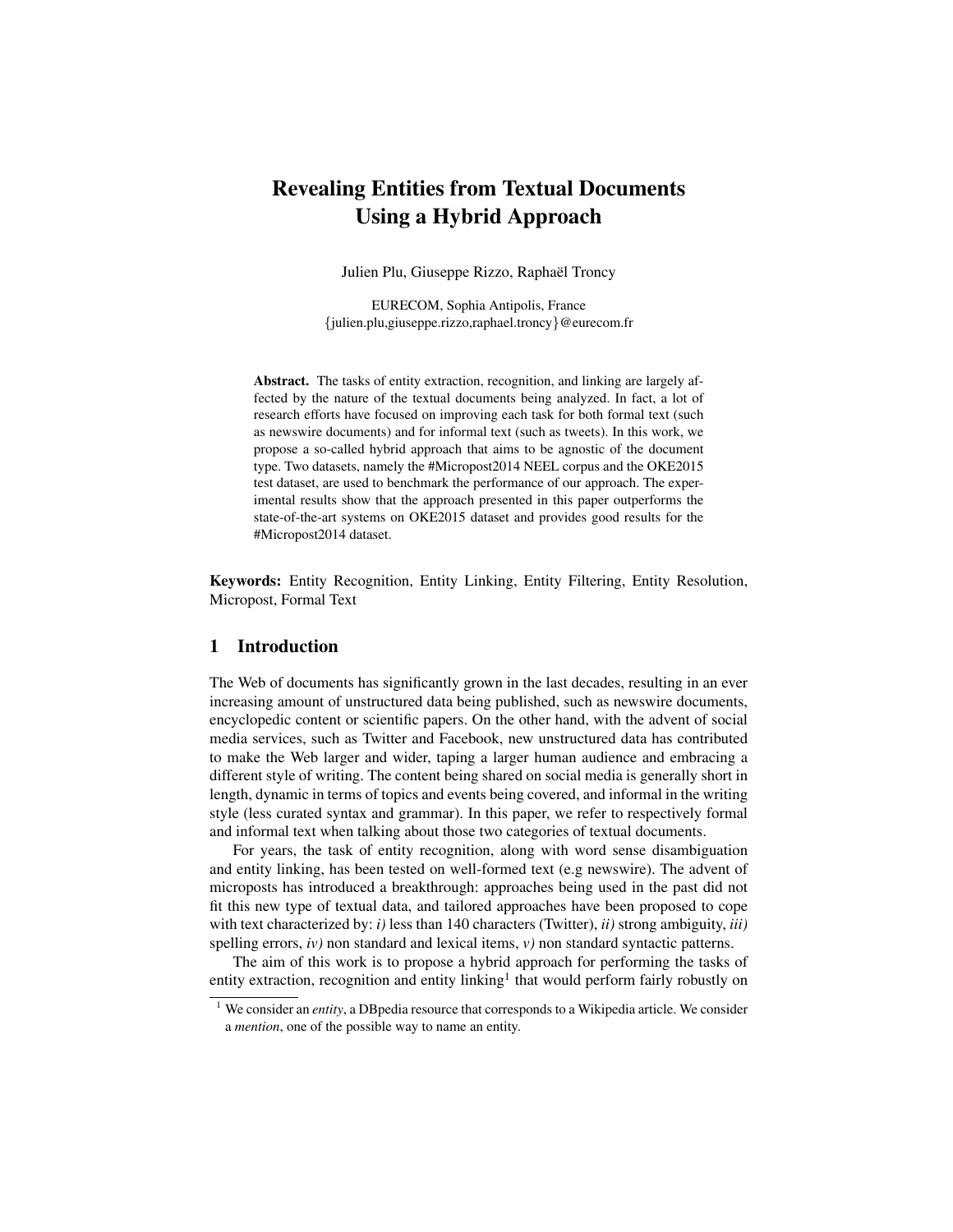both formal and informal textual documents. The approach is hybrid since it makes use of both linguistic and semantic algorithms working together and enclosed in a pipeline of stages that can be turn on and off. In the experimental settings, we use DBpedia2014 as knowledge base to link the entities being extracted from text, and two standard benchmark datasets: the #Microposts2014 NEEL [\[1\]](#page-10-0) corpus which is composed of tweets and the OKE[2](#page-1-0)015<sup>2</sup> corpus which is composed of paragraphs taken from Wikipedia articles. The proposed approach is divided in three tasks: entity extraction, entity recognition, and entity linking. The entity extraction task refers to spotting mentions from text. The entity recognition task refers to the task of giving a type to the extracted mention. Entity linking refers to the task of disambiguating the mention in a targeted knowledge base, and it is often composed of two sub-tasks: generating candidates and ranking them according to scoring functions.

The paper is organized as follows: Section [2](#page-1-1) reviews the strengths and weaknesses of state-of-the-art approaches in processing formal and informal text. Section [3](#page-4-0) describes our approach and its technical components. Section [4](#page-7-0) reports the results of our evaluation. Section [5](#page-9-0) highlights some frequent errors while Section [6](#page-10-1) proposes some future work.

## <span id="page-1-1"></span>2 State of the Art

Numerous approaches have been proposed to tackle the task of extracting, typing and linking entities in formal texts and microposts. We have divided the state-of-the art in two parts: approaches that deal with formal texts and approaches dealing with microposts, generally tweets.

#### <span id="page-1-3"></span>2.1 Formal Text

Amongst the recent and best performing systems, WAT [\[7\]](#page-11-0) builds on top of TagME algorithms and follows the four steps approach we are advocating: extraction, typing, linking and pruning. For the extraction, a dictionary that contains titles, surface forms and redirect pages with a list of all their possible links ranked according to a probability score is used. The extraction performance can also be tuned with an optional binary classifier (SVM with linear or RBF kernel) using statistical (features) for each entity referenced in the dictionary. For typing the entities, WAT relies on OpenNLP NER and supports the three types PERSON, LOCATION and ORGANIZATION. For linking entities, WAT uses two methods, namely voting-based and graph-based algorithms. The voting-based approach assigns one score to each entity. The entity having the highest score is then selected. The graph-based approach builds a graph where the nodes correspond to mentions or candidates (entities) and the edges correspond to either mention-entity or entity-entity relationships, each of these two kinds of edges being weighted with three possible scores: *i)* identity, *ii)* commonness that is the prior probability  $Pr(e|m)$  and *iii*) context similarity that is the BM25 similarity score used by Lucene<sup>[3](#page-1-2)</sup>. The goal is to find the subgraph that interlinks as many mentions as possible.

<span id="page-1-0"></span><sup>&</sup>lt;sup>2</sup><https://github.com/anuzzolese/oke-challenge>

<span id="page-1-2"></span><sup>3</sup> <https://lucene.apache.org/core/>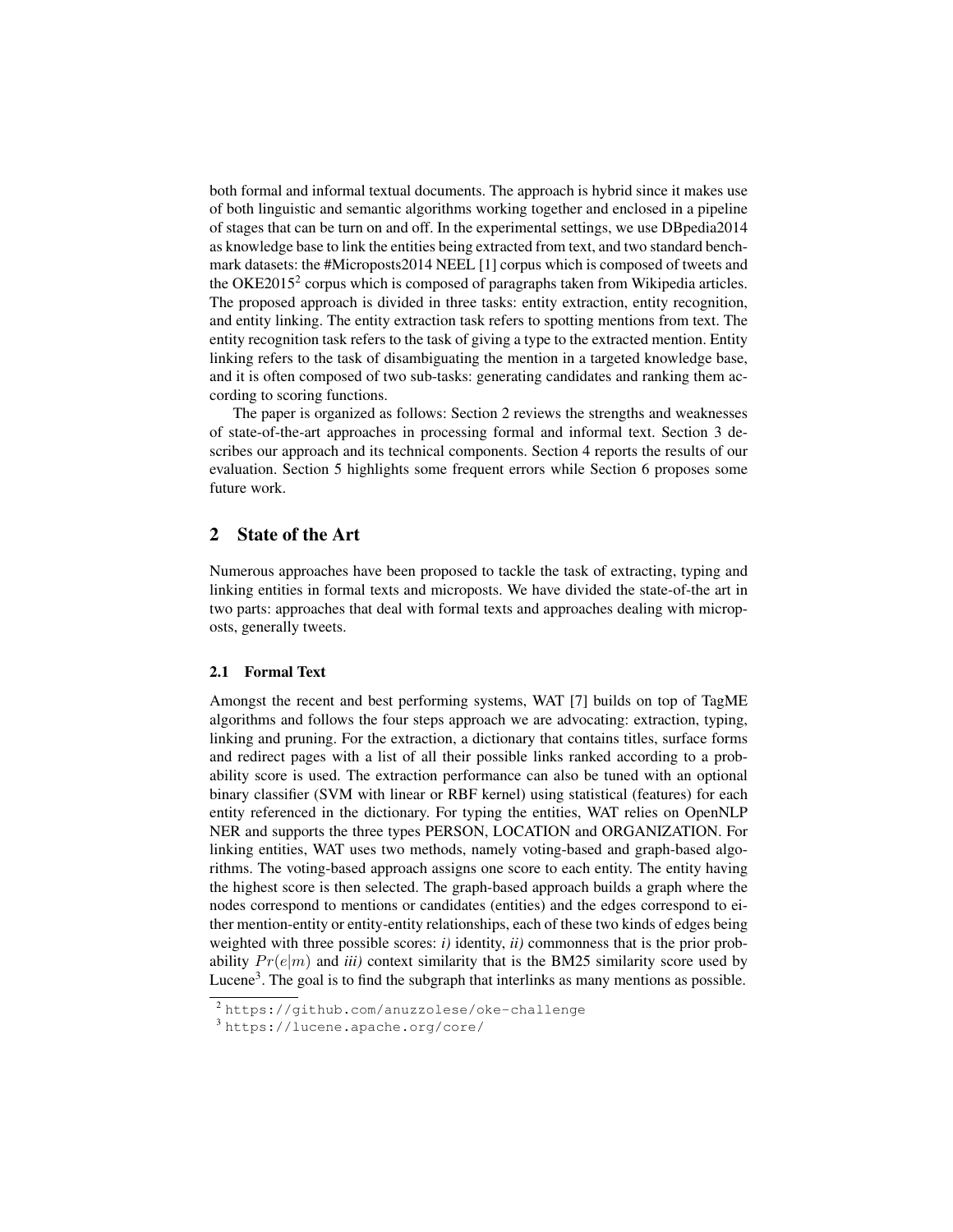DBpedia Spotlight [\[4\]](#page-11-1) uses a gazetteer containing a set of labels from the DBpedia lexicalization dataset for the extraction. More precisely, the LingPipe Exact Dictionary-Based Chunker with the Aho-Corasick string distance measure is being used. Extracted mentions that only contain verbs, adjectives, adverbs and prepositions can be detected using the LingPipe part-of-speech tagger (POS Tagger) and then discarded. For the typing step, DBpedia Spotlight re-uses the type of the link provided by DBpedia. For the linking, DBpedia Spotlight relies on the so-called TF\*ICF (Term Frequency-Inverse Candidate Frequency) score computed for each entity. The goal of this score is to show that the discriminative strength of a mention is inversely proportional to the number of candidates it is associated with. This means that a mention that commonly co-occurs with many candidates is less discriminative.

AIDA [\[3\]](#page-11-2) uses a different approach: instead of having one method for the extraction and one method for the typing, the system relies on Stanford NER to combine both tasks. For the linking, AIDA uses a similar approach than the graph-based method of WAT. The graph is built in the same way but only one score for each kind of edge (mention-entity or entity-entity) is proposed. The score used to weight the mentionentity edges is a combination of similarity measure and popularity while the score used to weight the entity-entity edges is based on a combination of Wikipedia-link overlap and type distance.

Babelfy [\[6\]](#page-11-3) uses a part-of-speech tagger in order to identify the segments in the text which contain at least one noun and that are substring of the entities referenced in BabelNet (extraction step). For the typing step, the Babelnet categories are used. For the linking, the system uses another graph-based approach where two main algorithms have been developed: random walk and a heuristic for finding the subgraph that contains most of the relations between the recognized mentions and candidates. The nodes are pairs (mention, entity) and the edges correspond to existing relationships in BabelNet which are scored. The semantic graph is built using word sense disambiguation (WSD) that extracts lexicographic concepts and entity linking for matching strings with resources described in a knowledge base.

Those four methods (and particularly WAT and Babelfy) perform well on formal text, but rather poorly on informal text such as tweets. WAT is limited as they match any entry in the dictionary, including terms that are common words such as verbs or prepositions. For typing, WAT is limited to the kind of mentions that can be typed by OpenNLP NER. Similarly, AIDA depends on Stanford NER and the specific model used by the CRF algorithm. Those four systems are also limited to the fixed knowledge base being used, thus only extracting and linking entities that are referenced which prevents to recognize emerging entities.

#### 2.2 Informal text

E2E [\[5\]](#page-11-4) is an end-to-end entity linking system specialized for short and noisy text. The architecture of this tool is composed of four steps: i) text normalization where the retweet symbol, special characters (such as emojis) and additional white spaces are removed. For example, the tweet *RT: I like Paris :)* is transformed into *I like Paris*; ii) candidate generation where a dictionary based on Wikipedia and Freebase is used to generate the candidate surface forms; *iii)* joint recognition and linking where the entity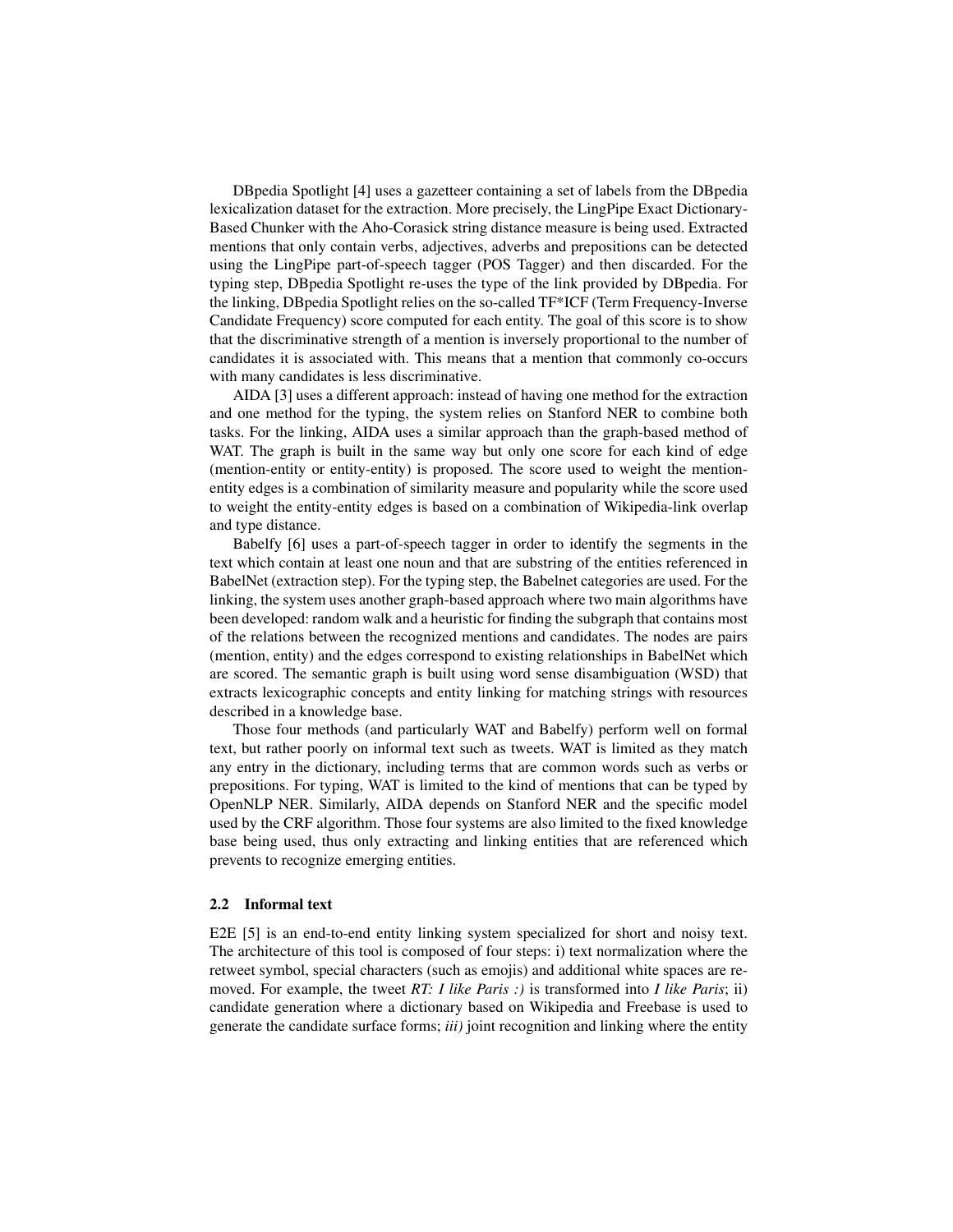recognition and linking are seen as a single task. The system uses a supervised learning method where for a given message and a candidate mention, all the possible entities are ranked and one is selected. The joint recognition and disambiguation task is crucial to properly link surface forms to their corresponding entities; *iv)* overlap recognition, which aims to resolve the conflicting cases of overlapping entities, where the system uses dynamic programming by choosing the best-scoring set of non-overlapping mention entity mappings. This resolution enables to improve the performance of the model consistently.

DataTXT [\[8\]](#page-11-5) is the TagME version adapted for tweets. The first step is to tokenize and parse the tweet content to find and identify entities using a dictionary of entities related to Wikipedia pages. The best association *entity - Wikipedia page* is selected by computing a score based on an algorithm called *collective agreement* between each page associated to the first entity and all the other pages associated to the other entities found in the text. This score actually estimates the relatedness between two Wikipedia pages.

AIDA [\[9\]](#page-11-6) has also released a system tailored for processing tweets. Before the extraction step, the tweet content is normalized thanks to some pre-processing rules. For example, *#edSnowden* is transformed into *Edward Snowden* and *@TheRealHowardW* is transformed into *Howard Wolowitz*. The normalized (short) text is then processed as it was a formal text.

These three methods are tailored to process tweets. Like for the four methods described in the Section [2.1,](#page-1-3) they do not recognize emerging entities as they are mostly based on dictionaries or trained model for formal text (e.g. AIDA).

#### 2.3 Summary

We summarize this state-of-the art in the Tables [1](#page-3-0) and [2,](#page-4-1) inspired from [\[1\]](#page-10-0), where we show the similarities and differences of each system at extraction and linking level. In Table [2,](#page-4-1) the abbreviation *LEE* means *Link Emerging Entities*.

|                | NEE (Named Entity Extraction) |                                                          |                              |                       |  |  |  |  |  |  |
|----------------|-------------------------------|----------------------------------------------------------|------------------------------|-----------------------|--|--|--|--|--|--|
| System         | External Tools                | <b>Main Features</b>                                     | Method                       | Knowledge Base        |  |  |  |  |  |  |
| E2E            |                               | N-Grams, stop words re- rule-based (candidate Wikipedia, |                              |                       |  |  |  |  |  |  |
|                |                               | moval, punctuation as token filter), dictionary          |                              | Freebase              |  |  |  |  |  |  |
| <b>AIDA</b>    | <b>StanfordNER</b>            |                                                          |                              | <b>NER</b> dictionary |  |  |  |  |  |  |
| TagME and  -   |                               | N-Grams, overlap resolu-dictionary, link proba-          |                              | Wikipedia             |  |  |  |  |  |  |
| <b>DataTXT</b> |                               | tion, Wikipedia statistics                               | bility                       |                       |  |  |  |  |  |  |
| <b>WAT</b>     | OpenNLP                       | N-Grams, Wikipedia statis-dictionary, SVM                |                              | Wikipedia,            |  |  |  |  |  |  |
|                |                               | tics                                                     |                              | NER dictionary        |  |  |  |  |  |  |
| <b>Babelfy</b> |                               | N-Grams, POS, superstring dictionary                     |                              | <b>Babelnet</b>       |  |  |  |  |  |  |
|                |                               | matching                                                 |                              |                       |  |  |  |  |  |  |
| Spotlight      | <b>LingPipePOS</b>            | string matching, POS                                     | Aho-Corasick, dictio-DBpedia |                       |  |  |  |  |  |  |
|                |                               |                                                          | nary                         |                       |  |  |  |  |  |  |

<span id="page-3-0"></span>Table 1. Named Entity Extraction analysis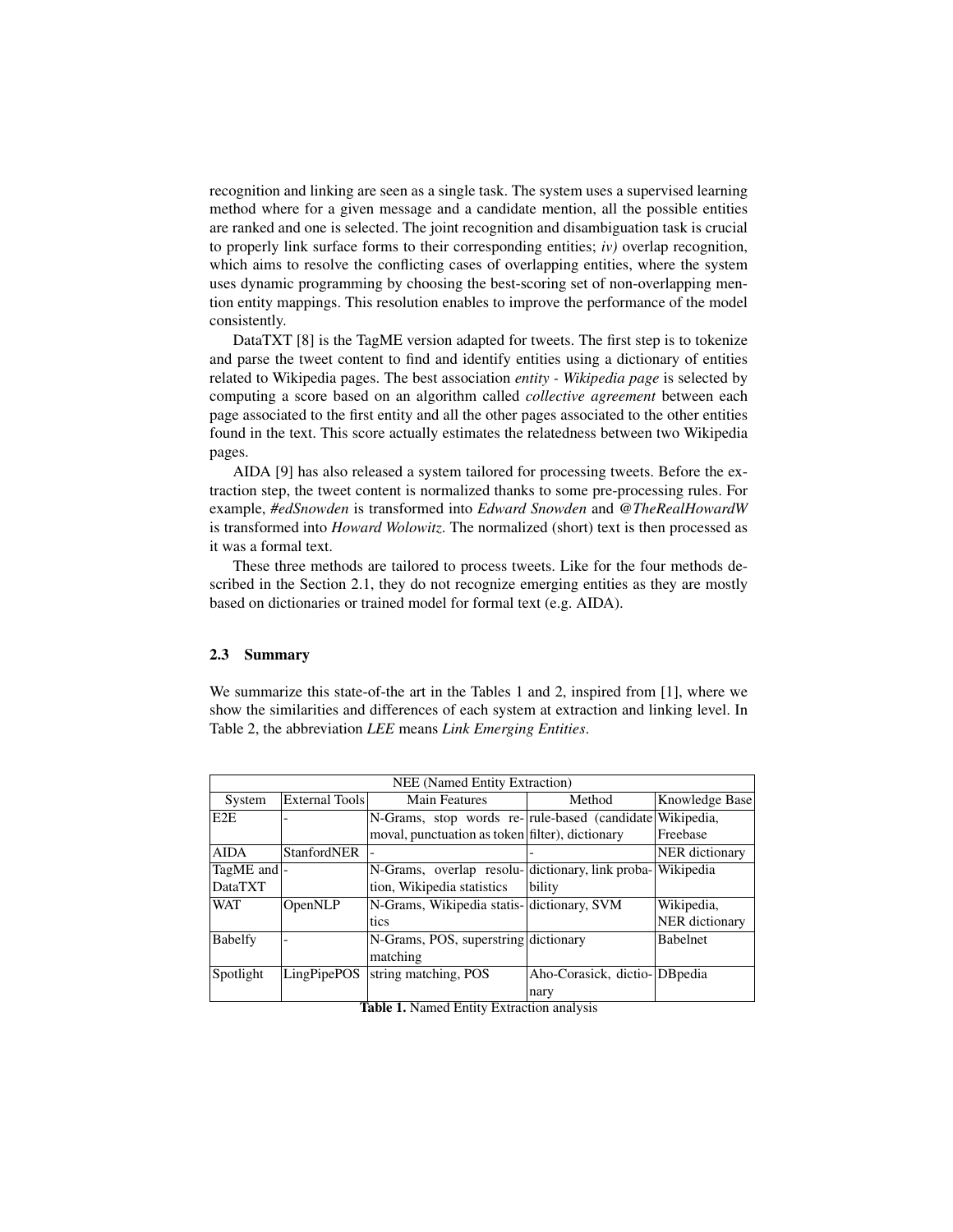|                  | NEL (Named Entity Linking)                                 |                                 |                    |    |  |  |  |  |  |
|------------------|------------------------------------------------------------|---------------------------------|--------------------|----|--|--|--|--|--|
| System           | <b>Main Features</b>                                       | Method                          | Knowledge Base LEE |    |  |  |  |  |  |
| E <sub>2</sub> E | N-Grams, lower case, entity DCD-SSVM + MART Wikipedia,     |                                 |                    | No |  |  |  |  |  |
|                  | features, popularity gradient boosting<br>graph            |                                 | Freebase           |    |  |  |  |  |  |
|                  | based on clicks and visiting                               |                                 |                    |    |  |  |  |  |  |
|                  | information on the Web                                     |                                 |                    |    |  |  |  |  |  |
| <b>AIDA</b>      | popularity based on Wikipdia, graph-based                  |                                 | YAGO2              | No |  |  |  |  |  |
|                  | similarity, coherence, densest                             |                                 |                    |    |  |  |  |  |  |
|                  | subgraph                                                   |                                 |                    |    |  |  |  |  |  |
|                  | TagME and mention-entity commonness, collective agreement, |                                 | Wikipedia          | No |  |  |  |  |  |
| DataTXT          | Wikipedia statistics                                       | link probability, C4.5          |                    |    |  |  |  |  |  |
| <b>WAT</b>       | string similarity, commonness, graph-based                 |                                 | Wikipedia          | No |  |  |  |  |  |
|                  | context similarity, PageRank,                              |                                 |                    |    |  |  |  |  |  |
|                  | Personalized PageRank, HITS,                               |                                 |                    |    |  |  |  |  |  |
|                  | <b>SALSA</b>                                               |                                 |                    |    |  |  |  |  |  |
| <b>Babelfy</b>   | densest subgraph                                           | graph-based                     | <b>Babelnet</b>    | No |  |  |  |  |  |
| Spotlight        | TF*ICF                                                     | VSM, cosine similarity DB pedia |                    | No |  |  |  |  |  |

<span id="page-4-1"></span>

| Table 2. Named Entity Linking analysis |  |  |  |  |
|----------------------------------------|--|--|--|--|
|----------------------------------------|--|--|--|--|

For the extraction, we observe that systems mainly use dictionaries based on a particular knowledge base (semantic-based approach). When POS tagging is being used, it is essentially a secondary feature which aims to enforce or to discard what has been extracted with the dictionary. Contrarily to the others, AIDA uses a pure NLP approach based on Stanford NER. TagME claims to make an overlap resolution between the extracted mentions at the end of this process. Our system tackles the problem using both a linguistic-based and a semantic-based approach of equal importance which demonstrates a higher performance at extraction level as detailed in the Section [4.](#page-7-0)

For the linking, we can see two main approaches: graph-based and arithmetic combination. Contrarily to the others, E2E [\[5\]](#page-11-4) uses a pure machine learning approach using different features. At the end of this process, TagME and WAT do a pruning. None of these systems claims to be able to handle emerging entities, that is, disambiguation such entities to NIL. This is mainly due to their extraction approach. Our system tackles the problem using an arithmetic combination inspired from TagME, to detect and link emerging entities to NIL, while using a pruning process at the end for removing the false positives.

## <span id="page-4-0"></span>3 Architecture and Implementation

The architecture of our system is made for being modular. It is composed of different modules that can be switched on or off according to the nature of the text to be processed. A pipeline is a sequence of activated modules that will process an input text. Modules can have different goals: extraction, typing, recognition, linking or pruning. Those modules, according to their goal, have to respect some standards. Each module has to provide an output corresponding to a specific interface in order to be understood by the others modules. For example, in our approach, we have three extraction modules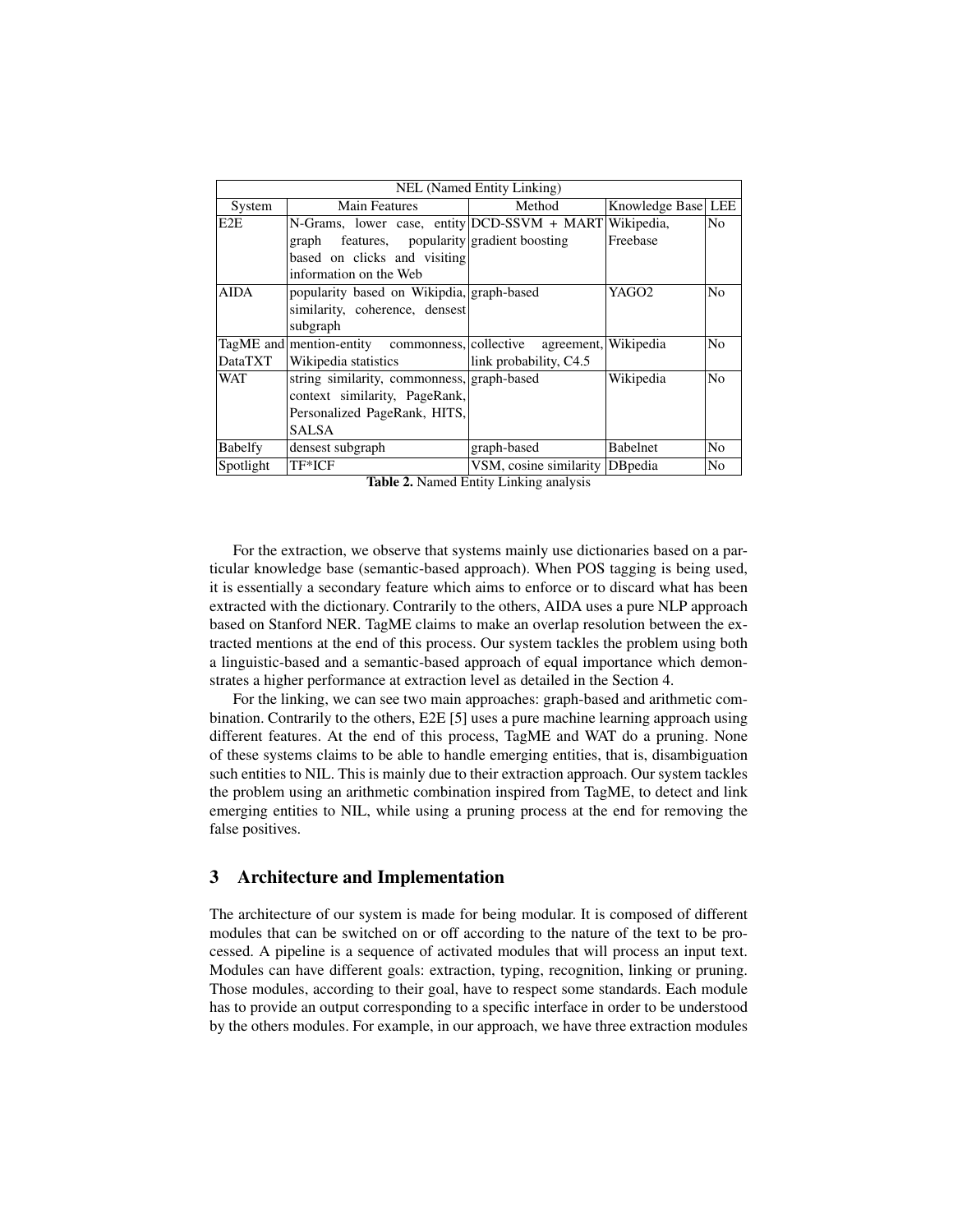(POS, NER and gazetteer) that should provide a similar output for being understood by the candidate generator module. This system eases the overlap resolution process as it is easier to compare outputs that follow the same presentation. Furthermore, each module is run independently from the others.

The candidate generation process is based on an index. If an extracted mention does not have an entry in the index, we normally link it to NIL following the TAC KBP convention<sup>[4](#page-5-0)</sup>. The index is created on top of the DBpedia 2014 Knowledge Base<sup>[5](#page-5-1)</sup> and a dump of the Wikipedia articles<sup>[6](#page-5-2)</sup> dated from October 2014. Each record of the index has a key which corresponds to a DBpedia resource, while the features are listed in Table [3.](#page-5-3)

| ID              | Feature      | Definition                                                                                   |
|-----------------|--------------|----------------------------------------------------------------------------------------------|
|                 | title        | the title of the entity                                                                      |
| $\overline{2}$  | URI          | the URI associated to the entity                                                             |
| 3               | redirects    | the list of all the redirect pages associated to the entity                                  |
| 4               |              | disambiguation the title of the disambiguation pages associated to the entity if there is at |
|                 |              | least one                                                                                    |
| 5               | types        | the full type hierarchy of the entity, from the highest to the fine-grained type             |
| 6               | pageRank     | the PageRank score of the DB pedia resource corresponding to the entity                      |
| 7               | hits         | the HITS score of the DB pedia resource corresponding to the entity                          |
| 8               | inlinks      | the number of inLinks of the DB pedia resource corresponding to the entity                   |
| 9               | outlinks     | the number of outLinks of the DBpedia resource corresponding to the entity                   |
| 10 <sup>1</sup> | length       | the length in number of characters of the associated Wikipedia page of the                   |
|                 |              | entity                                                                                       |
| 11              | numRedirects | the number of redirects links associated to the entity                                       |
| 12              | surfaceForms | the different surface forms used to call the entity in all the Wikipedia articles            |
| 13              | quotes       | the direct outbound links and the number of time they appear in the article                  |
|                 |              | of the corresponding entity.                                                                 |

<span id="page-5-3"></span>Table 3. List of features contained in the index and used by the pruning algorithm

To create this index, we build an index using Lucene v5.2.1. The process requires 44 hours to be completed on a 64GB RAM, 20 core CPU at 2.5Ghz machine. The feature number 13 in Table [3](#page-5-3) is made with an in-house library to parse the Wikipedia dump. We first tried several libraries that parse Wikipedia such as Sweble<sup>[7](#page-5-4)</sup>, GWTWiki<sup>[8](#page-5-5)</sup> and wikipedia-parser<sup>[9](#page-5-6)</sup>. However, these libraries are either too complex to use for the simple extraction we need or too greedy in terms of memory. We have therefore developed our own library in order to extract the pairs (Wikipedia article title, number of times the title appears in the article). For example, in the Wikipedia article of *Paris* we found 3

<span id="page-5-1"></span><sup>5</sup> [http://wiki.dbpedia.org/services-resources/datasets/](http://wiki.dbpedia.org/services-resources/datasets/datasets2014)

- <span id="page-5-4"></span><sup>7</sup> <http://sweble.org/>
- <span id="page-5-5"></span><sup>8</sup> <https://code.google.com/p/gwtwiki/>
- <span id="page-5-6"></span><sup>9</sup> <https://github.com/Stratio/wikipedia-parser>

<span id="page-5-0"></span><sup>4</sup> <http://nlp.cs.rpi.edu/kbp/2014/>

[datasets2014](http://wiki.dbpedia.org/services-resources/datasets/datasets2014)

<span id="page-5-2"></span><sup>6</sup> <https://dumps.wikimedia.org/enwiki/>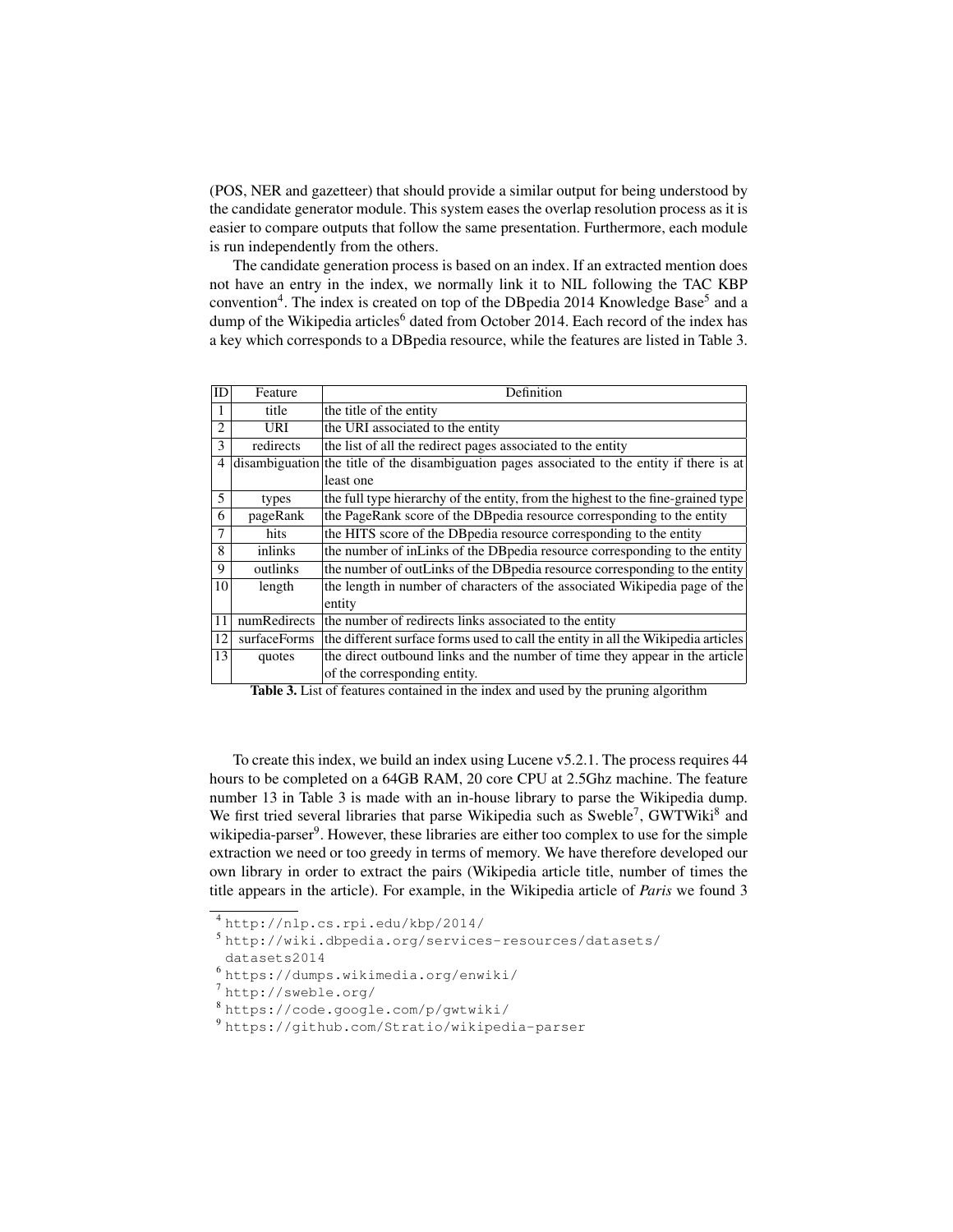links to the Wikipedia article *Eiffel Tower*, resulting in the tuple *(Eiffel Tower, 3)*, and this tuple will be associated to the corresponding entry of the DBpedia resource *Paris* in the index.

Our system uses three different modules to extract mentions: POS, NER and gazetteer. Our POS tagging system is the Stanford NLP POS Tagger. We use two different models depending if we process microposts (e.g. tweets) or formal texts (e.g. newswire). The model used for microposts is [https://gate.ac.uk/wiki/twitter-postagger.](https://gate.ac.uk/wiki/twitter-postagger.html) [html](https://gate.ac.uk/wiki/twitter-postagger.html) that is trained specifically in order to be case insensitive and to get independent tags for mentions and hashtags. The one used for formal text is *english-bidirectionaldistsim* that provides a better precision but for a higher computing time. We use the POS tagger to spot all the noun phrases and numbers. Our second module is the NER which relies on Stanford NER, trained with either the OKE2015 training set for formal text or trained with the #Micropost2014 training set for tweets. Moreover, we use NER to extract dates and other time related mentions. Our last module is the gazetteer that aims to reinforce the extraction stage bringing a robust spotting for well-known nouns such as abbreviations. Those three components are actually divided in five different modules: one POS module to extract only proper-nouns, one POS module to extract only numbers, one NER module without date spotting, one NER module with only date spotting and one gazetteer module. Finally, a sixth module has been developed to dereference mentions in microposts, for example, the mention *@TheRealHowardW* will be transformed into *Howard Wolowitz*.

Once all extractors have finished to extract mentions, we process their output with an overlap resolution module. This module takes two inputs and provides one output. It is run as many times as there are activated extractor modules minus one. For example, if a pipeline uses the extractor modules POS for proper nouns (POSNNP), the NER and gazetteer (GAZ) modules, then, the overlap resolution will first take the two inputs (POSNNP and NER) to provide one output (POSNNP-NER) and it will take once again two other inputs (POSNNP-NER and GAZ) to provide one final output (POSNNP-NER-GAZ). Therefore, when three different extractor modules are used, the overlap resolution module is run twice. We have developed such a module since, sometimes, at least two extractors provide overlapping mentions. For example, given the two extracted mentions *States of America* from the NER module and *United States* from the POS for proper noun module, we detect that there is an overlap between both mentions according to their offset in the processed sentence. We take the union of both boundaries to create a new mention and we remove the two others. We obtain the mention *United States of America* and the type provided by the NER module is selected. The mechanism is the same if one mention is included in another one. For example, if *United States* and *United States of America* are extracted, the later will be kept. Finally, there are cases of ambiguity. For example, with the text *Yesterday I went to Los Angeles, California*, *Los Angeles*, *California* and *Los Angeles, California* are three different valid extractions. We have decided to systematically keep the longest mention, in this case *Los Angeles, California*.

Once we have independent mentions, the candidate generation module searches the index to retrieve as many candidates as possible. This means that for each mention, we have potentially numerous candidates, while many of them have to be filtered out be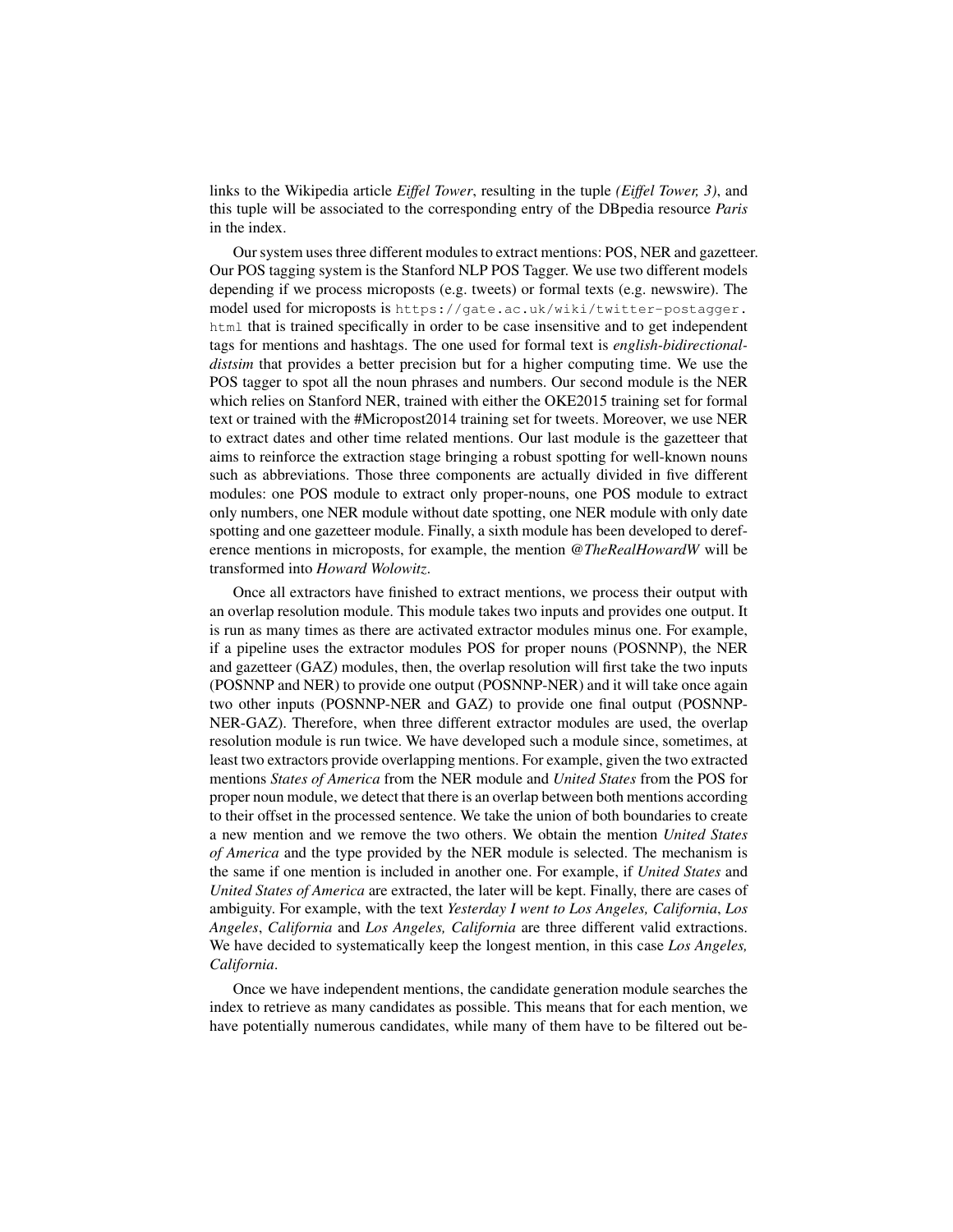cause they are most likely not related to the context. We use a filter module that creates a graph with all the candidates of each mention and find the densest graph between all of these candidates, similarly to [\[6\]](#page-11-3). Our approach is, however, slightly different: we use the feature number 13 (quotes) described in the Table [3](#page-5-3) and not BabelNet in order to build the graph. The edges of the graph are weighted according to the number of occurrence of the link between each candidates. For example, given the Wikipedia article describing the Eiffel Tower, if there is one outbound link to Paris in Texas and three to Paris in France, both candidates (Paris in Texas and Paris in France) will be kept. However, the weight of Paris in France will be higher than the one of Paris in Texas. In case all candidates of a mention do not have any relation with any other candidate of the other mentions, all its candidates are kept.

Once we have reduced the number of candidates, we use a ranking module in order to score each of those candidates and to pick up the best one. This module is using a rank function  $r(l)$  to compute, for each candidate, a score based on a string similarity measure between the extracted mention and the title of the candidate, the set of redirect and the set of disambiguation pages associated to this candidate and its PageRank.

$$
r(l) = (a \cdot L(m, title) + b \cdot max(L(m, R)) + c \cdot max(L(m, D))) \cdot PR(l)
$$
 (1)

where the weights a, b and c have to follow the following hypothesis:  $a+b+c=1$  and  $a > b > c$ . We take the assumption that the string distance measure between a mention and a title is more important than the distance measure with a redirect page and is itself more important than the distance measure with a disambiguation page.

The last module is the pruning one, which is used to detect and remove the false positive annotations<sup>[10](#page-7-1)</sup> in order to improve the precision of the system. We use a machine learning approach, with the algorithm k-NN. We have tried four different algorithms (Random Forest, Naive Bayes, SVM and k-NN), and have empirically assessed that k-NN generally provides the best results. To train this algorithm and getting a model, we use ten features, most of them are listed in Table [3:](#page-5-3) the extracted mention and the title, type, PageRank, HITS, inLinks, outLinks, length, redirectsNumber and  $r(l)$  of the entity. The training method uses a four steps approach: 1) run our system on a training set; 2) classify entities as true or false according to the entities in the Gold Standard of the training set and the ones provided by the results of our system; 3) create a file with the features of each of these entities and their true / false classification; 4) train k-NN with this file that contains the features to get a model. Once the model has been created, we let k-NN classify each annotation provided by our system to true or false.

#### <span id="page-7-0"></span>4 Evaluation

Our hybrid approach has been benchmarked against the test dataset of the #Micropost2014 NEEL challenge and the test dataset of the OKE2015 challenge. An example of #Micropost2014 and OKE2015 datasets are provided in Table [4.](#page-8-0)

<span id="page-7-1"></span><sup>10</sup> We consider an *annotation* as the tuple (mention, entity)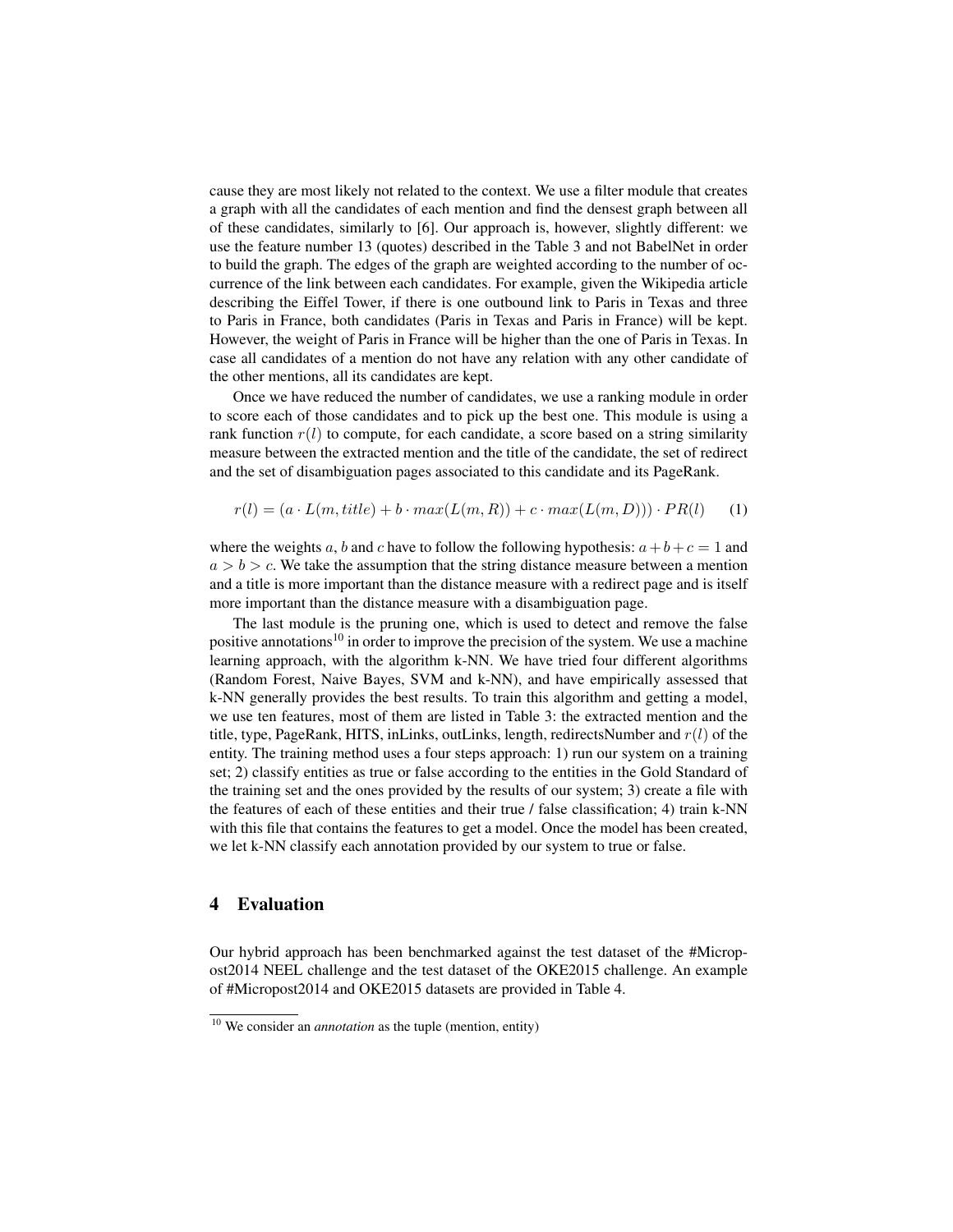#### 4.1 Experimental Settings

We configured two different pipelines, one for each dataset. For OKE2015, we used the following modules: three extractors (POS for proper nouns, NER without date and gazetteer), the index lookup, the filtering and the scoring. For #Micropost2014, we used six extractors (POS for proper nouns, POS for numbers, NER with only dates, NER without dates, gazetteer and Twitter account dereferencing), the index lookup, the filtering and the scoring. We have run these two pipelines with and without the pruning module in order to assess its performance. This shows the advantages of our hybrid approach of being able to adapt an entity linking process by adding or removing modules (methods) and combining them.

| dataset        | text                                                                                    | links                                       |
|----------------|-----------------------------------------------------------------------------------------|---------------------------------------------|
|                | $ \# \text{Microsofts2014} $ <b>Murdoch</b> unable to answer who the db: Rupert_Murdoch |                                             |
|                | top legal officer at News International db:News_UK                                      |                                             |
|                | was. (via: http://mm4a.org/q3rx06) #p2 db:News_of_the_World                             |                                             |
|                | #notw #hackgate                                                                         | db:News_International_phone_hacking_scandal |
|                |                                                                                         |                                             |
| <b>OKE2015</b> | The <b>man</b> served on various commit-[NIL                                            |                                             |
|                | tees and spent time at the <b>Royal Air-</b> db:Royal Aircraft Establishment            |                                             |
|                | craft Establishment in Farnborough, db: Farnborough, Hampshire                          |                                             |
|                | where he made a major contribution NIL                                                  |                                             |
|                | to the design of the Mark XIV bomb                                                      |                                             |
|                | sight which allowed bombs to be re-                                                     |                                             |
|                | leased without a level bombing run be-                                                  |                                             |
|                | forehand.                                                                               |                                             |

<span id="page-8-0"></span>Table 4. Examples from OKE2015 and #Micropost 2014 test datasets

## 4.2 Results

Breakdown figures for the #Micropost2014 NEEL challenge with and without the prun-ing reported in Table [5](#page-9-1) have been computed with the official scorer of the challenge<sup>[11](#page-8-1)</sup>. In the breakdown figures, the results at the recognition level is not presented since typing entities was not required by the challenge. Breakdown figures for the OKE2015 challenge with and without the pruning reported in Table [6](#page-9-2) have been computed with the neleval scorer $^{12}$  $^{12}$  $^{12}$ .

The Table [7](#page-9-3) shows the performance of our approach in comparison to other systems, using the F1-measure at the final linking stage. Results for #Micropost2014 for TagME (more precisely DataTXT), AIDA, E2E and UTwente are coming from the official results of the challenge, while Babelfy and DBpedia Spotlight have not been tested as they are not made for processing tweets. We refer the reader to [\[1\]](#page-10-0) for the complete results of

<span id="page-8-1"></span><sup>11</sup> <https://github.com/giusepperizzo/neeleval>

<span id="page-8-2"></span><sup>12</sup> <https://github.com/wikilinks/neleval>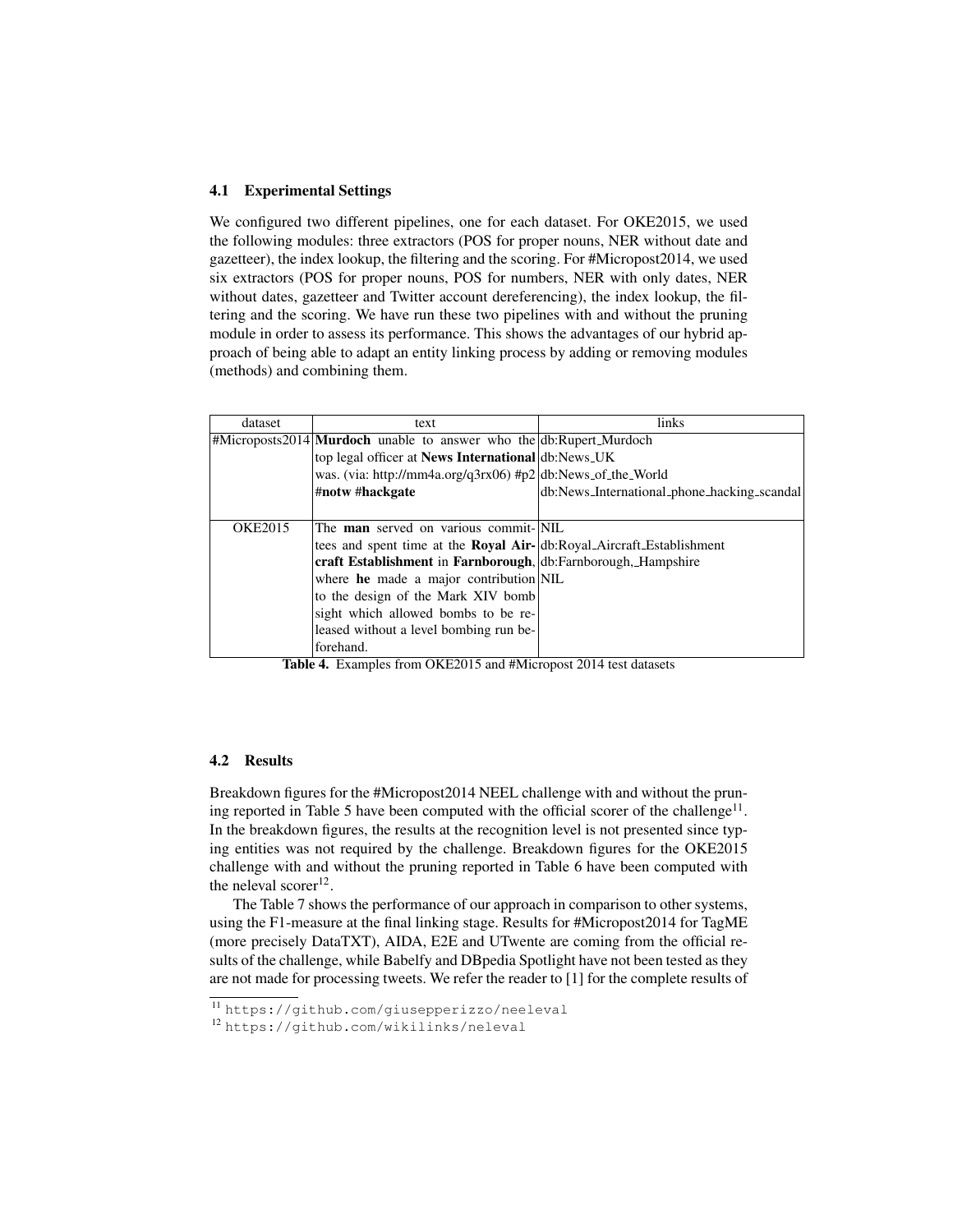|                                            |   | Without Pruning |   | With Pruning |    |
|--------------------------------------------|---|-----------------|---|--------------|----|
| Task                                       | D | $F_1$           | р |              | F, |
| Extraction 69.17 72.51 70.80 70            |   |                 |   | 41.62 52.2   |    |
| Linking 47.39 45.23 46.29 48.21 26.74 34.4 |   |                 |   |              |    |

|                                          |          |   |                                   | Without Pruning <sup>With</sup> Pruning |       |       |  |
|------------------------------------------|----------|---|-----------------------------------|-----------------------------------------|-------|-------|--|
| Task                                     | <b>D</b> | R | $F_1$                             |                                         | P   R | $F_1$ |  |
| Extraction 78.2 65.4 71.2 83.8 9.3 16.8  |          |   |                                   |                                         |       |       |  |
| Recognition 65.8 54.8 59.8 75.7 8.4 15.1 |          |   |                                   |                                         |       |       |  |
| Linking                                  |          |   | $ 49.4 46.6 $ 48 $ 57.9 6.2 11.1$ |                                         |       |       |  |

<span id="page-9-1"></span>Table 5. Breakdown figures on the #Micropost2014 challenge test set with and without the pruning.

<span id="page-9-2"></span>Table 6. Breakdown figures on the OKE challenge training set with and without the pruning.

all systems having participated in the 2014 NEEL challenge while we only reproduce in Table [7](#page-9-3) the best performing systems. For the OKE2015 challenge, the results have been computed with the neleval scorer.

|                 | Our   | <b>DBPedia</b> | TagME                        |     |     |                       |     | Babelfy WAT AIDA E2E UTwente |
|-----------------|-------|----------------|------------------------------|-----|-----|-----------------------|-----|------------------------------|
|                 |       |                | Approach Spotlight (DataTXT) |     |     |                       |     |                              |
| #Microposts2014 | 46.29 | N/A            | 49.9                         | N/A |     | $N/A$   45.37   70.06 |     | 54.93                        |
| OKE2015         | 48    | 39.8           | 37.9                         | 42  | N/A | 44.6                  | N/A | N/A                          |

<span id="page-9-3"></span>Table 7. F1-measure results at the linking stage on both the #Microposts2014 NEEL challenge and OKE2015 challenge test datasets

The results that are reported for DBpedia Spotlight, TagME, AIDA and Babelfy for OKE2015 have been obtained using their respective APIs with the best tested settings. For DBpedia Spotlight, those settings are: *confidence=0.3* and *support=20*. For TagME, those settings are: *include all spots=yes* and *epsilon=0.5*. For AIDA, those settings are: *technique=GRAPH*, *algorithm=COCKTAIL PARTY SIZE CONSTRAINED*, *alpha=0.6* and *coherence=0.9*. For Babelfy, those settings are: *lang=en*,

*annType=NAMED ENTITIES*, *annRes=WIKI*, *match=EXACT MATCHING*, *dens=true* and *th=0.4*. WAT is not publicly available and could not be tested with the OKE challenge dataset.

Our approach outperforms those systems when analyzing formal texts. E2E and UTwente still perform significantly better than our approach when processing microposts while we achieve similar results than TagME (DataTXT).

# <span id="page-9-0"></span>5 Error Analysis

For #Micropost2014, an error analysis shows that our approach misses 490 entities and finds 578 additional entities on a total of 1460 entities contained in the test dataset. Amongst the most common errors, our approach has problems with entities which do not contain tokens tagged as proper nouns but as noun (e.g. phone hacking). There is also a problem with the possessive endings (e.g *Beyonce's* for *Beyonce*). Syntactically speaking, a noun phrase may contain a noun phrase, which provides duplicates. For example, in the sentence *She gets into the action, overlapping Lloyd*, the noun phrase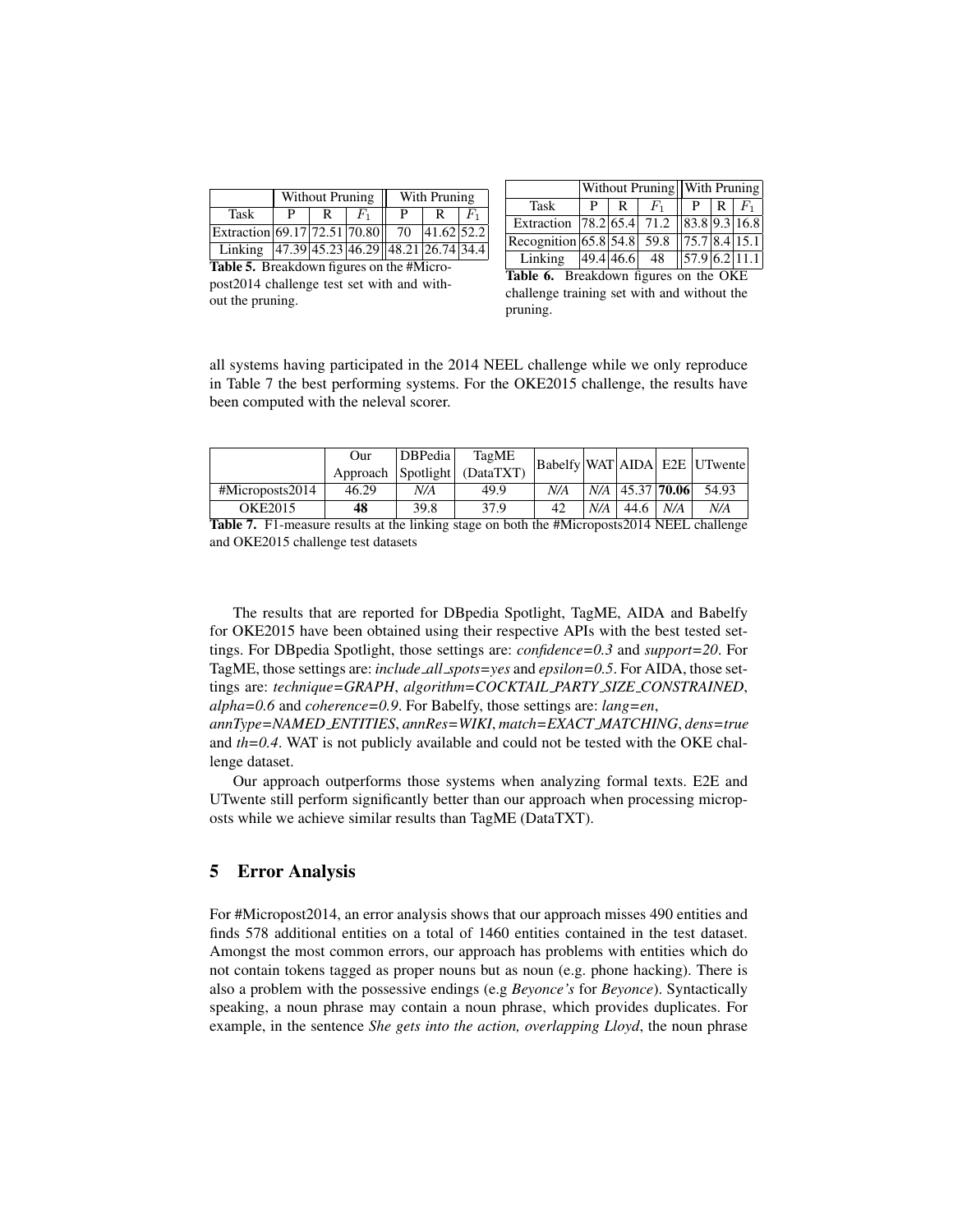*the action, overlapping Llyod* can be split in two noun phrases, which are *the action* and *overlapping Lloyd*. The extraction may lead to these three cases.

For OKE2015, an error analysis shows that our approach misses 207 entities and find 167 additional entities on a total of 594 entities contained in the test dataset. The most common error for this challenge is that our approach does not resolve the coreferences while the test dataset contained a lot of them. The training set was not big enough to properly train Stanford NER. This is why the correct mention is often extracted but is given a wrong type. The test dataset contained errors in the gold standard, some of them have been fixed by us, but some others need a closer work with the organizers to be resolved.

We observe that there is still a large margin of progress to reduce the performance drop between the results at the recognition or extraction stage and the final results at the linking stage. This drop can be explained by the score function and the candidates filter used at the linking stage. For the pruning, we can see that it increases a bit the precision but at the cost of significantly decreasing the recall. It overall performs poorly as it removes too many (correct) mentions to get good results at the linking stage. This idea has been inspired by the WAT system [\[7\]](#page-11-0). However, some features we choose differ from the ones used in WAT resulting in this serious performance drop. We stay positive on the fact that a pruning step can typically help increasing the precision when a real high recall at the recognition or extraction level is obtained.

#### <span id="page-10-1"></span>6 Conclusion and Future Work

The results are encouraging and show that this hybrid approach which exploits both linguistic and semantic features can achieved the expected behavior. As future work, we plan to improve the linking stage by making more use of graph-based algorithms with more accurate ranking functions and filtering. Another future work is to further develop our pruning strategy by reviewing the list of feature used to show the full potential of our hybrid approach. We finally aim to optimize the creation of the index by parallelizing the process and to multiply the number of knowledge bases on which entities can be disambiguated against.

#### Acknowledgments

This work was partially supported by the innovation activity 3cixty (14523) of EIT Digital (<https://www.eitdigital.eu>).

#### References

- <span id="page-10-0"></span>1. A. E. Cano, G. Rizzo, A. Varga, M. Rowe, Stankovic Milan, and A.-S. Dadzie. Making Sense of Microposts (#Microposts2014) Named Entity Extraction & Linking Challenge. In *4* th *International Workshop on Making Sense of Microposts*, Seoul, South Korea, 2014.
- 2. L. Chenliang, W. Jianshu, H. Qi, Y. Yuxia, D. Anwitaman, S. Aixin, and L. Bu-Sung. TwiNER: Named Entity Recognition in Targeted Twitter Stream. In *35*th *International Conference on Research and Development in Information Retrieval (SIGIR)*, 2012.